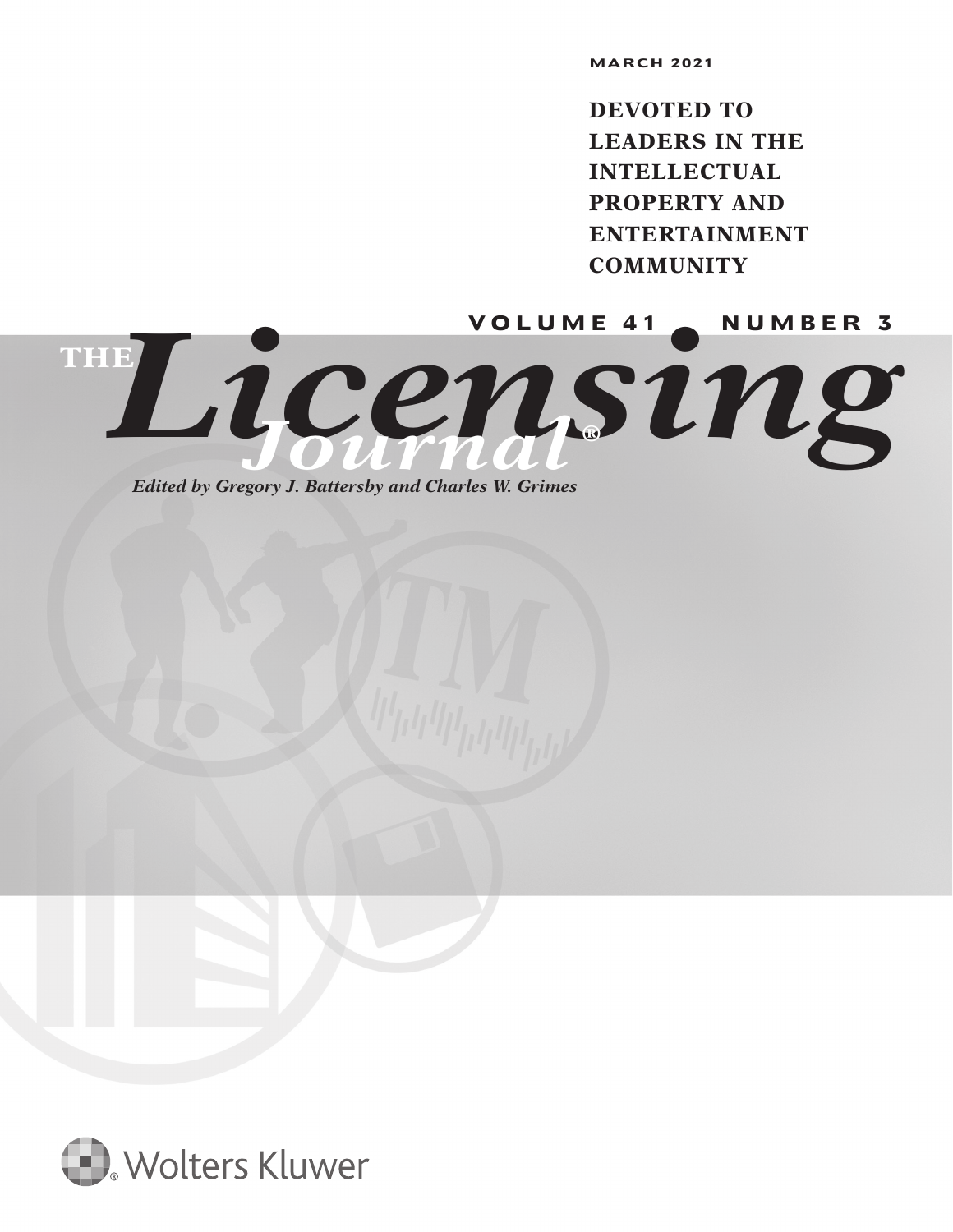# *Top 10 Considerations When Drafting and Negotiating SRAs, with U.S. and EU Perspectives*

# **Dr. Wolfgang Schönig, Matthew Karlyn, Robert Grohmann, and Mai Phan Zymaris**

*Wolfgang Schönig is a partner in Morrison & Foerster's Berlin office. He advises clients on contentious and non-contentious matters involving their most valuable intellectual property assets across the life sciences, pharmaceutical, high-tech, and digital industries. Wolfgang's expertise spans research and development collaborations, complex licensing agreements, technology transactions, know-how protection strategies, employee invention law, as well as patent and trademark litigation, and trademark clearance and prosecution.* 

*Matthew A. Karlyn is a partner in the Boston office of Morrison & Foerster and has 24 years of experience in working with companies in the healthcare, pharmaceutical, medical device, and technology industries on a wide range of life sciences transactions including licensing, collaborations, supply, and distribution agreements. He works with companies across the life sciences ecosystem advising emerging growth companies as well as some the largest and most influential companies in the world. Matt regularly advises companies on matters involving IP commercialization and business transactions related to the procurement, development, commercialization, and use of intellectual property and technology.*

*Robert Grohmann is a senior associate in Morrison & Foerster's Berlin office. He focuses on advising domestic and international companies and startups in all areas of technology and IP law, including patent licensing and R&D agreements, employee inventions law, and know-how protection.*

*Mai Zymaris is a midlevel associate in Morrison & Foerster's Boston office. Her practice focuses on technology and intellectual property matters. Mai represents pharmaceutical, biotechnology, medical device, and technology companies in complex licensing, collaboration, and strategic alliance transactions and commercial transactions related to the development, supply, distribution, and commercialization of their products and technologies.*

Sponsored Research Agreements (SRA) are used by companies to contract a research organization, such as a university, to conduct research and development activities in exchange for fees and the university's rights to use the results for general research purposes. Care should be taken to ensure intellectual property (IP) of the sponsoring company (Sponsor) is properly secured. In this latest edition of MoFo's LST + L Top 10, we provide a list and explanation of our top 10 issues to consider when drafting and negotiating SRAs with universities, and we cover some of the distinctions that arise under U.S., EU, and German law.

## **1. Consider a Limited License Grant to Sponsor's Background IP**

A research partner may need access to the Sponsor's background IP to conduct the research and development activities that are the subject matter of the project to which the SRA relates. The Sponsor should consider limiting any license to Sponsor's background IP to include the IP necessary for the research partner to conduct the research and development pursuant to the SRA for the benefit of the Sponsor. Sponsors frequently limit any such license in both scope and duration, solely for the performance of the services to be provided by the research partner, consistent with the scope of the project, and pursuant to the terms of the SRA. Any license to Sponsor's background IP is commonly non-exclusive to avoid interference with the Sponsor's and its other licensees' use of the licensed IP.

Sponsors should also consider obtaining a present assignment of all improvements to its background IP that the research partner creates (either solely or in conjunction with the Sponsor) during the term of the SRA. Since a patent does not grant a patent holder any right to improvements,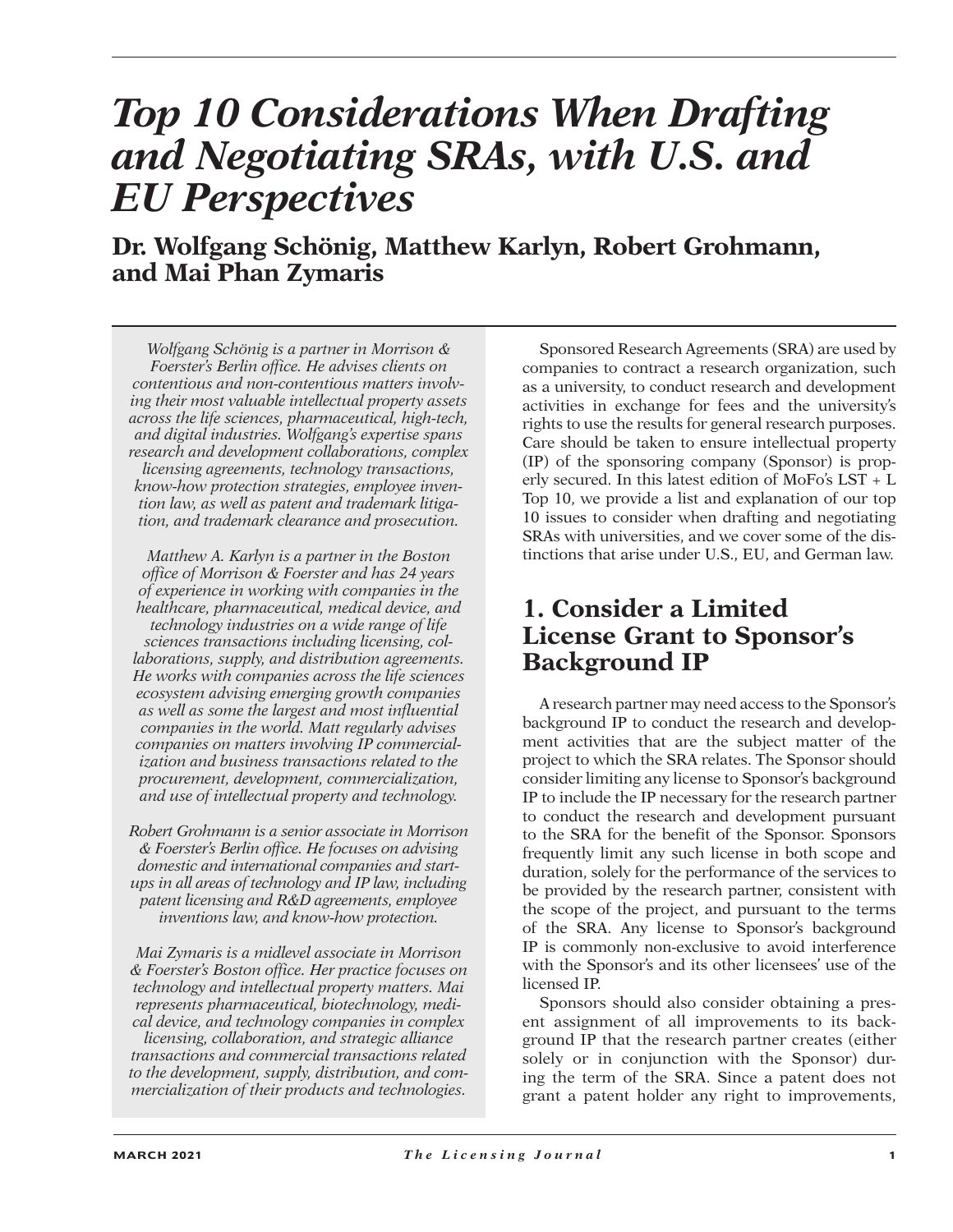without an assignment, care should be taken to ensure that the research partner is prevented from blocking the Sponsor from practicing an improvement to its invention. When drafting the applicable assignment, it is critical that the assignment clause includes language that will be enforced to ensure automatic assignment to the Sponsor of all future interests in the improvements at the time of its creation. The phrase "hereby assigns in advance" is commonly appropriate, depending on the applicable circumstances.

## **2. Allocating Project IP Can be Challenging**

A Sponsor may request complete ownership of the new intellectual property developed during the research project (commonly referred to as foreground IP). Unless the SRA is a services agreement, research partners commonly push back and seek to assert ownership rights to foreground IP. This is particularly true if the research partner is a university because it may want the public to have access to the IP, if the research is partially funded by the government or if the foreground IP is developed based upon the research partner's background IP.

As a consideration for the Sponsor's ownership of foreground IP, the research partner may ask for a license to use foreground IP for its own research and non-commercial purposes. It's also true that research licenses may be mandatory in sponsored research projects conducted in the EU due to antitrust laws. Attention should be paid to the language of such research license to ensure that it does not interfere with the Sponsor's right to grant licenses in the future and, to the extent admissible, that it excludes any direct or indirect commercial use. When universities require ownership of foreground IP, Sponsors commonly seek an exclusive license to use and commercialize the foreground IP. If further concessions need to be made to the research partner, exclusivity can be limited to specific field of use. In any license scenario, Sponsors should pay close attention to diligence requirements associated with licenses from research partners. These provisions often provide a step down from exclusivity to non-exclusivity or, eventually, a termination of the license, if the Sponsor neglects to use the foreground IP or fails to meet certain milestones.

Sponsors and research partners may also consider joint ownership of foreground IP. Joint ownership provisions need to be carefully crafted to address

the type of IP involved and the abundantly different requirements for joint ownership in various jurisdictions. For example, whereas in the United States each patent co-owner can freely grant licenses to third parties without a duty to account, under German law, a license will generally require the consent of the coowner and may involve sharing of proceeds. While often complex and heavily negotiated, joint ownership of foreground IP is an option for Sponsors and research partners.

Finally, Sponsors must also obtain adequate access to the research partner's background IP, if contained in the research results or otherwise necessary to use research results or any of the foreground IP, in order to avoid being blocked from use and exploitation.

#### **3. Beware of the Limitations on Federally Funded Research and State Aid Laws**

In the United States—and even more so in the EU—research institutes, like universities, are often state owned or state funded. Public funding and additional restrictions and obligations in an SRA commonly go hand-in-hand.

In the United States, if the research is partly funded by the federal government, the Sponsor should be aware of the restrictions and the federal government's rights to the resulting inventions and its university partner under the Bayh–Dole Act, which is the federal legislation that permits ownership of patents resulting from federally funded research to remain with inventors and their employers. One particular restriction to note, inventions resulting from the project will have to be manufactured substantially within the United States. Furthermore, the funding federal agency will have a nonexclusive license to the research inventions and the "march-in rights" to grant a third party an exclusive or non-exclusive license if the university does not take reasonable steps to use or commercialize the inventions or if the inventions will not be manufactured substantially in the United States.

If the research does not require government funding, the Sponsor should obtain a representation from the university that the university will not use any government funding for the research. If government funding is necessary, SRAs commonly include a mechanism to separate the government-funded research from the research funded entirely by the Sponsor.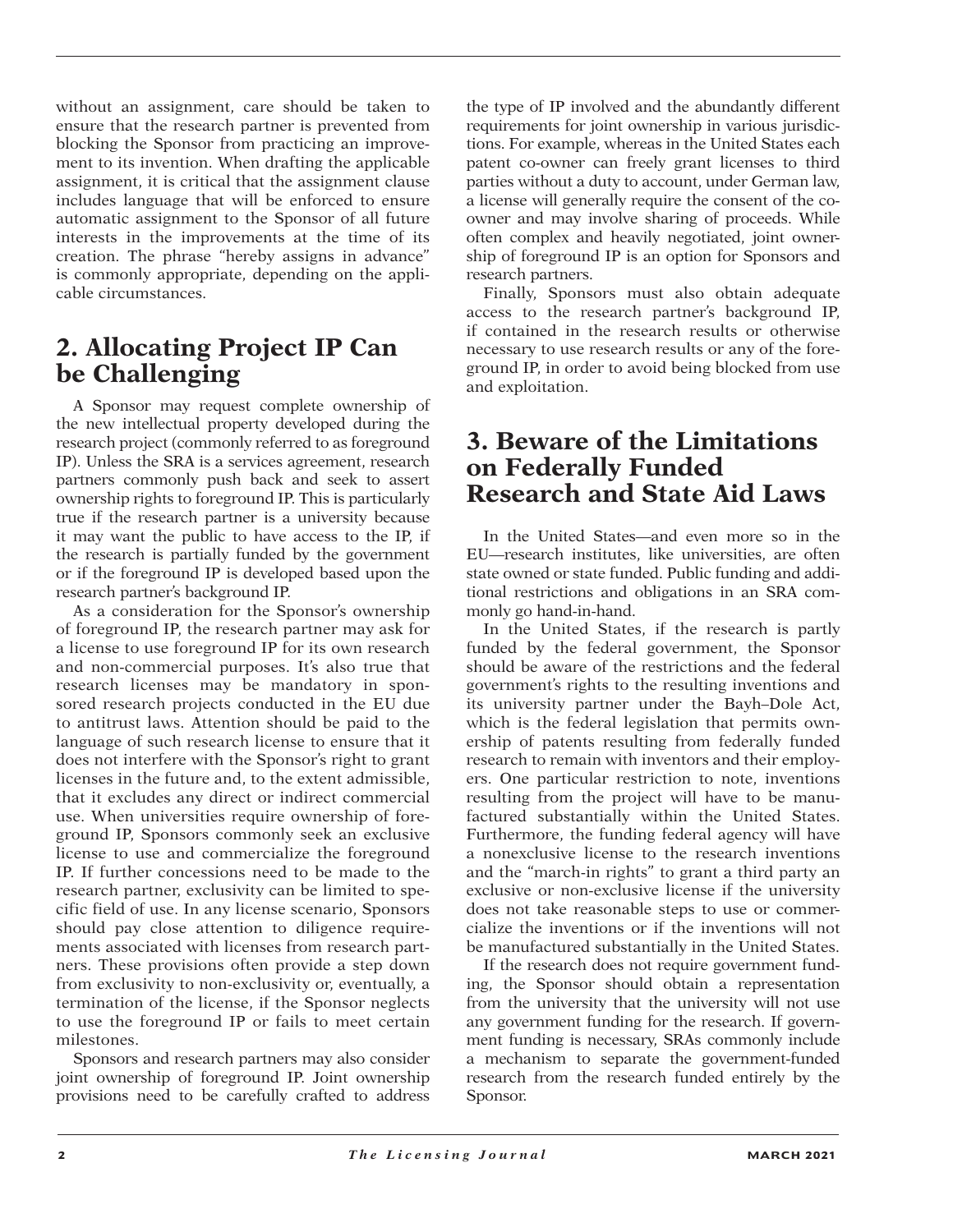In the EU, to the extent patentable inventions are concerned, there is a trend that publicly funded universities oppose an upfront buyout and assignment of foreground IP and instead merely offer an option to acquire rights in such inventions at fair market value. There are similar trends with respect to access to background IP. The reason for this is that these institutions are concerned that fully paid-up upfront assignments (or licenses to background IP) will be considered illicit state aid. Sponsors are well-advised to have a solid understanding of the anticipated value created by the research partner and fund their projects appropriately.

Moreover, if the SRA is part of a wider EU or German government grant, the grant conditions may add more limitations on the Sponsor's ability to dispose of the research results. Examples are mandatory use and exploitation requirements within the EU or Germany and approval requirements for exploitation of research results outside the EU.

#### **4. Unfettered Publication Rights May Affect the Patentablity of the Research Inventions and Loss of Trade Secrets**

University partners commonly seek the right to publish or publicly present the results or study data from the research under an SRA to maximize public access to the data. Without a mechanism in place to control the scope and forum of such disclosure, a Sponsor may risk losing the confidentiality and trade secret status of its proprietary information. Furthermore, the publication may be deemed a prior art disclosure, which may severely affect the patentability of the research inventions.

A Sponsor often requests that a procedure be in place that requires the university to provide the Sponsor with the content of the publication well in advance, a right to review such content over a specified period of time, and the right to request, and often require, the removal of any of the Sponsor's confidential information or trade secrets contained within the proposed publication. Sponsors may also seek to impose an "embargo period," which is a specified period of time during which the university cannot publish the research results. The embargo period would be a sufficient period to allow the Sponsor to evaluate and file patent applications for the resulting inventions.

Sponsors commissioning research in the EU should also be aware that in certain EU countries (*e.g.*, Germany), if not contracted away, university scientists may have statutory rights to either publish their research results or to elect not to disclose their research results at all.

#### **5. Consider Limiting Sponsor's Indemnity Obligations**

Overlooking indemnification provisions, often considered boilerplate, can be a serious mistake for a Sponsor. Failing to pay attention to an indemnity provision in terms of application and scope may result in Sponsor's indemnity obligations extending to indemnification of all costs and expenses incurred by the university resulting from third-party claims and direct claims. In that case, the Sponsor may have to cover attorney's fees and litigation expenses for its research partner in direct lawsuits between the research partner and the Sponsor. Additionally, Sponsors shouldn't overlook the scope of the indemnification (*i.e.*, from the Sponsor's use or sale of the embodiments of the project research only) and include carve-outs that exclude damages caused by the university's gross negligence, intentional misconduct, or the illegal actions of the university's principal investigator. It is also common to include the Sponsor's right to control the defense and settlement of the indemnified claims.

#### **6. Consider Impact That a Change of Control Has on the SRA**

Sponsors are often emerging growth companies, venture-backed companies, or companies who are otherwise anticipating some sort of exit in the future. These companies may likely go through different rounds of funding, asset sales, and public offerings during their life cycles. It is important that these significant events not be delayed, impacted, or conditioned by the requirement to obtain consent from a research partner pursuant to an SRA. Sponsors should be mindful to draft assignment clauses in order to permit the Sponsor to assign the SRA freely in important events such as an equity sale, asset sale, merger, or an assignment by operation of law.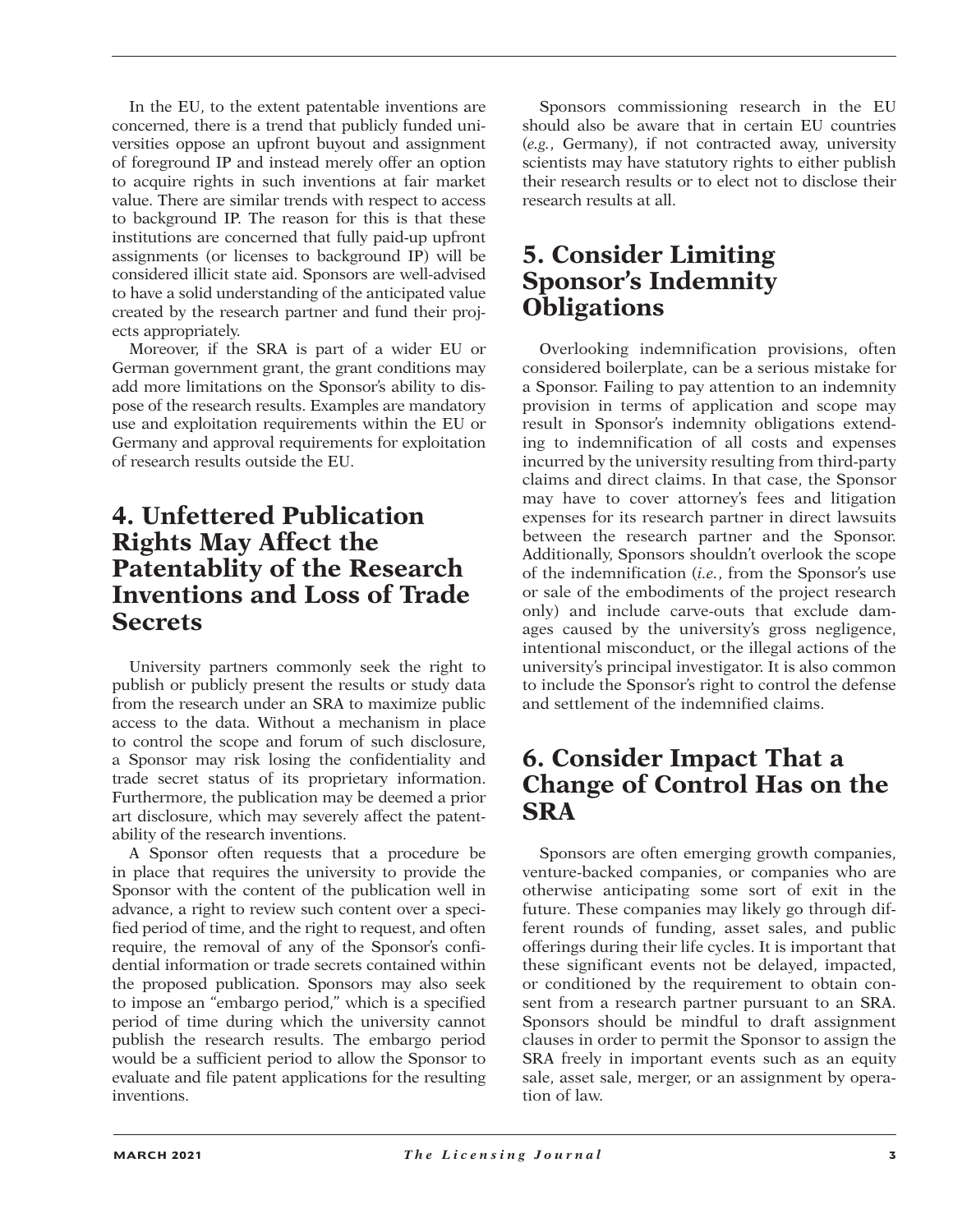#### **7. Pay Attention to the Effects of Termination**

While it is important to pay attention to the scenarios pursuant to which an SRA may be terminated, termination provisions also commonly address the consequences following the termination. Ideally, the SRA should require the automatic reversion of any background IP licenses granted to the research partners. If the research partner needs to use the Sponsor's background IP for wind-down activities following the termination, the parties should clarify the scope and limited term of the license for those activities. Additionally, consider what obligations will survive the termination of the SRA. For example, as a market standard, Sponsors and research partners often agree to a continued term, of a specified period of time, for the confidentiality obligations to the exchanged confidential information (other than trade secrets, the confidentiality of which commonly continues as long as the information remains a trade secret or as long as permissible under applicable law). Additionally, restrictions on publication of the study data often survive the termination of the SRA.

### **8. Consider Nondisclosure Agreements between the Research Partner and its Third-Party Advisors and Contractors**

Research partners often require the ability to disclose the Sponsor's proprietary information to its third-party advisors or contractors, often in order for the research partner to support the project pursuant to the statement of work or other scope document that is part of the SRA. Sponsors should take care to expand the scope of information subject to the confidentiality obligations of the SRA to include all of the information disclosed by the Sponsor to the research partner, whether or not the information is marked "confidential," "proprietary," or with some other similar marking. Additionally, Sponsors can limit the disclosure by the research partner to any third party to a "need-to-know" basis and only in order for the research partner to fulfill its obligations and requirements pursuant to the SRA. Additionally, SRAs often include a requirement that there be a confidentiality agreement between the research partner and each recipient of the Sponsor's confidential information that is at least as protective of

the Sponsor's confidential information as the terms of the SRA. Note that absent such an agreement, a third-party consultant or advisor may freely disclose the Sponsor's confidential information, trade secrets, and patentable subject matters.

## **9. Right to Control Patent Prosecution and Enforcement**

It is important to ensure that the SRA provides clarity with respect to whether the Sponsor or the research partner will control patent prosecution and enforcement actions and how the costs and awards resulting from enforcement actions will be allocated. When allocating the rights to control patent prosecution and enforcement, note that it is common that the owner of the applicable intellectual property have the first option to take control over the prosecution process and any associated enforcement. Furthermore, if the parties agree on joint ownership of foreground IP, consider including in the SRA obligations of both parties to cooperate and join in an infringement lawsuit.

#### **10. Establish Proper IP Assignment Agreements between the Research Partner and the IP Contributors**

A university often involves its faculty members, staff, or contractors in conducting the research under an SRA. If there are no IP assignment agreements between the university and the IP contributors, the contributors may claim rights or ownership interests in the Sponsor's intellectual property. Consequently, SRAs often contain representations from the research partner that it has properly entered into assignment agreements with individuals and entities involved in the research, which enable the transfer of rights or the license of IP from the research partner to the Sponsor. In some cases, the Sponsor may ask the university to provide forms for IP assignment agreements entered into between the university and its IP contributors as part of the diligence process.

In the EU, and particularly in Germany, it is also common practice for Sponsors to enter into an additional agreement with faculty members of the university research partner that are crucial for the research project. This is due to certain research privileges that prohibited the university to assign research scientists to a specific project and to seek waiver of the right to conceal research results (*see* section 4).